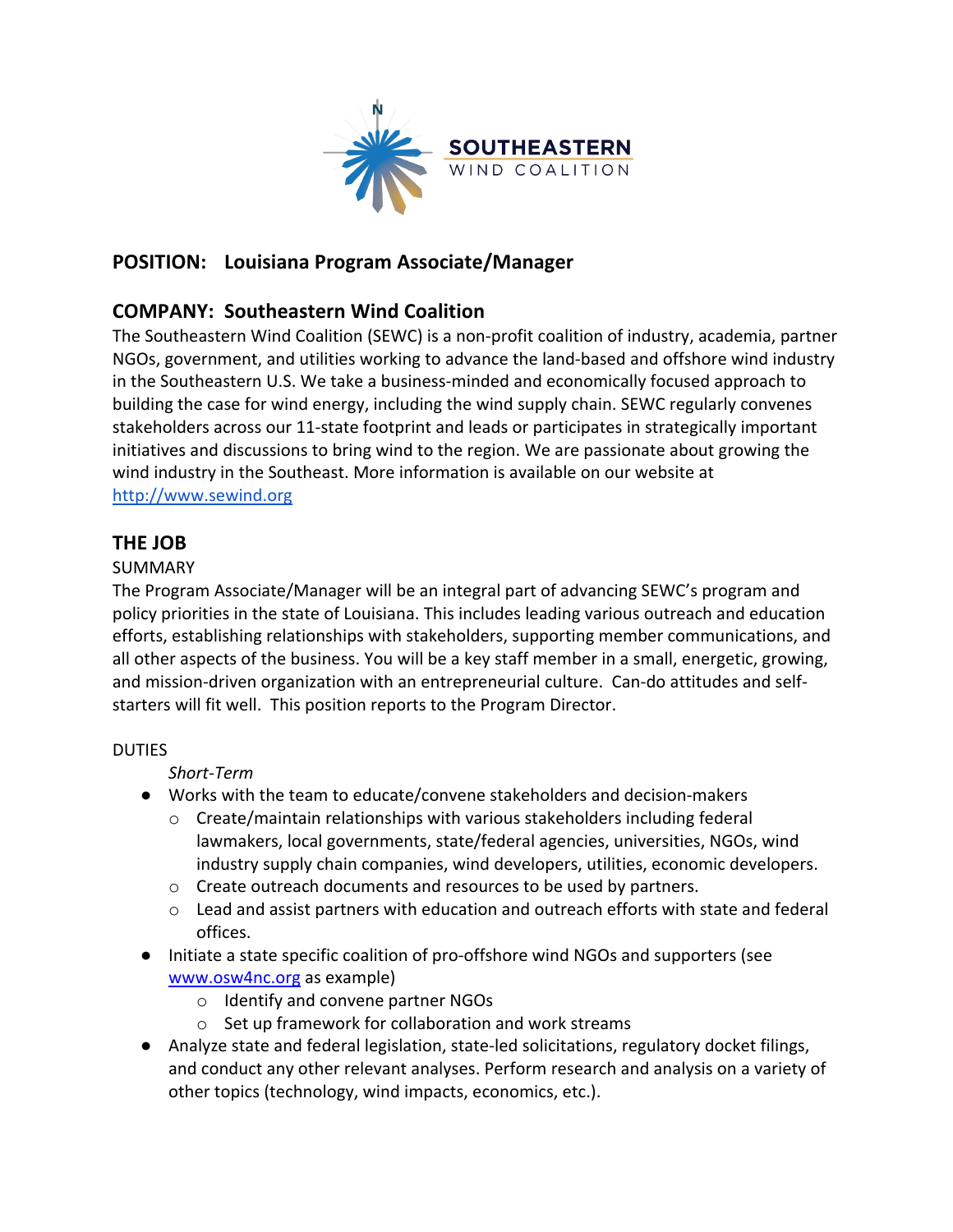- Provide administrative support for coalition efforts including meetings, webinars, and outreach and education events.
- Manage media and communications for Louisiana based work including social media, interviews for print and television, drafting op eds, and other communication needs.

### *Long-Term*

- Support the development and execution of legislative strategy, outreach, and legislator education. Become more independent in decision-making and identify opportunities for leadership.
- Develop strategic thinking and co-lead planning and development with the President and SEWC Team. Be able to think critically and participate in high-level discussions about state, regional, and industry needs.
- Identify and lead potential new initiatives to advance wind energy in the Southeast

# **QUALIFICATIONS**

MUST HAVES

- Ability to take initiative, manage multiple projects and tasks, work effectively with good direction but little supervision, and know when to ask for help.
	- o Relevant experience in NGOs, government relations, campaign, energy organizations, or other relevant fast-paced, professional environments is highly desirable.
- Excellent organizational skills with the ability to set priorities, work effectively from home and maintain a positive attitude.
- The candidate must be a self starter and be able to provide examples of proactive thinking and initiatives.
- A passion for seeing the clean energy industry grow and helping to make it happen.
- Must be capable of developing strong professional relationships with a broad range of stakeholders (industry, non-profits, government, policy-makers) via phone, video, inperson and email.
- Strong track record of being able to distill complex technical information to a broader audience.
- Excellent oral and written presentation skills.

#### NICE TO HAVES

- Experience in the energy, environmental, or climate preferred.
- Existing relationships in the Louisiana energy, manufacturing, or economic development space.
- Experience organizing partners, convening stakeholders, facilitating discussions, and gaining consensus.

# **OTHER DETAILS**

- Competitive non-profit salary  $(555-65k/yr)$  commensurate with experience  $(2-3+)$  years work experience ideal).
	- o SEWC provides a flexible work schedule, 401k contribution, bonus plan, and an awesome team!